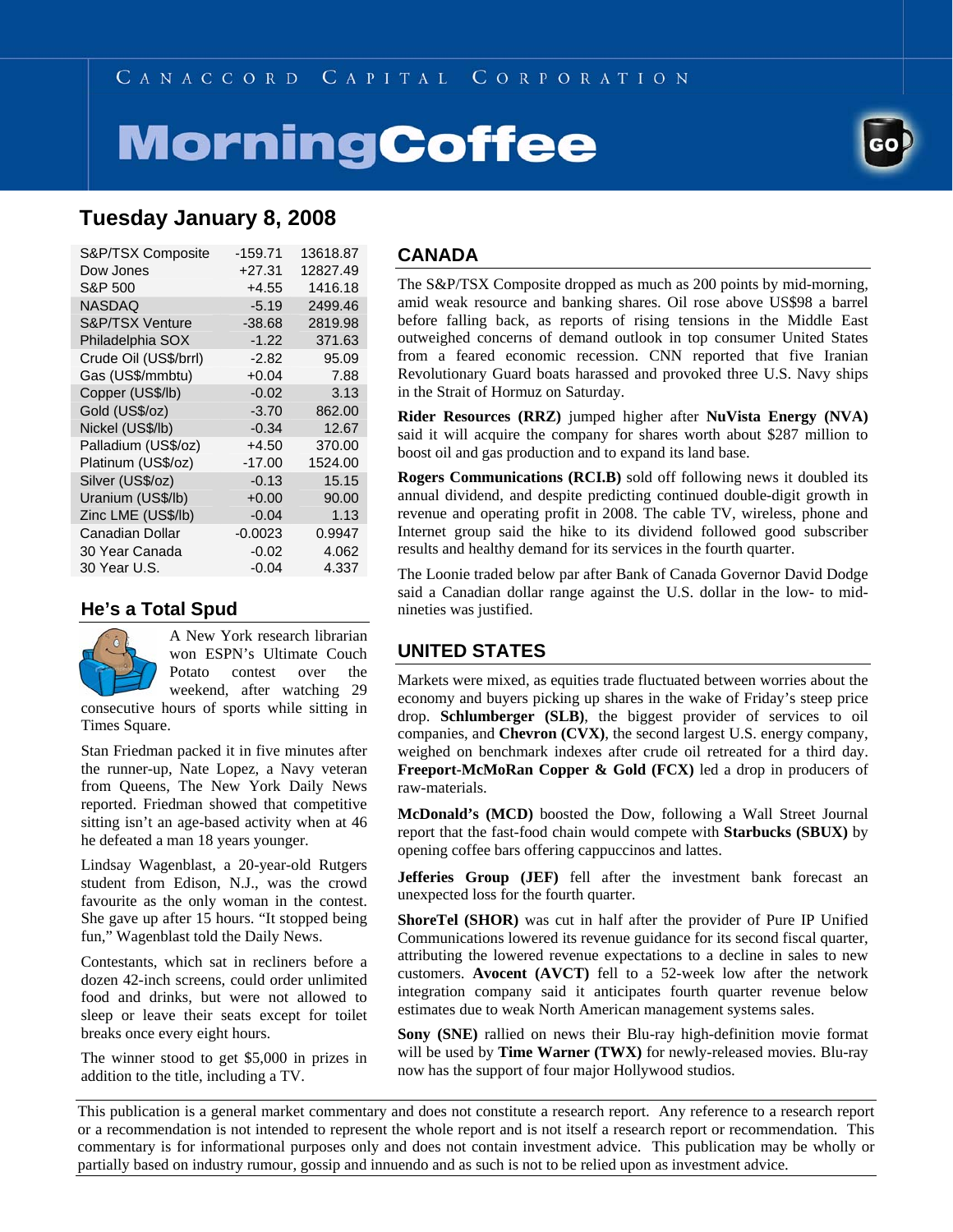## **ECON 101**

*CANADIAN Data Today:* No scheduled releases.

**U.S. Data Today:** This morning, **Pending Home Sales** (Nov) are expected to fall by 0.7%, after gaining 0.6% the previous month, while **Consumer Credit** (Nov) should come in at \$8.0 billion, up from \$4.7 billion previously.

## **MARKET MOVERS**

#### *Technical Indicators:*

|                                                                   | Advancers                      | <b>TSX</b><br>564   | <b>TSX-V</b><br>437 | <b>NYSE</b><br>1770                               | <b>NASDAQ</b><br>1416             | <b>AMEX</b><br>556 |                          |                          |
|-------------------------------------------------------------------|--------------------------------|---------------------|---------------------|---------------------------------------------------|-----------------------------------|--------------------|--------------------------|--------------------------|
|                                                                   | <b>Decliners</b><br><b>Net</b> | 1008<br>$-444$      | 623<br>$-186$       | 1389<br>$+381$                                    | 1577<br>$-161$                    | 680<br>$-124$      |                          |                          |
| <b>Notable 52-Week Highs:</b>                                     |                                |                     |                     |                                                   |                                   |                    |                          |                          |
| Agnico-Eagle Mines<br>Ag Growth Income Fund                       | <b>AEM</b>                     | AFN.UN              | \$58.98<br>\$35.24  | Intrinsyc Software Int.<br><b>Kinross Gold</b>    |                                   |                    | <b>ICS</b><br>K.         | \$<br>1.08<br>\$20.93    |
| Canada Bread Co.<br><b>Equinox Minerals Limited</b>               | <b>CBY</b><br>EQN              |                     | \$72.95<br>\$6.07   | <b>Mineral Deposits</b><br><b>Red Back Mining</b> |                                   |                    | <b>MDM</b><br><b>RBI</b> | \$<br>1.20<br>\$<br>8.09 |
| Goldcorp<br>Hemisphere GPS                                        | G<br><b>HEM</b>                |                     | \$38.41<br>\$3.94   | Sentry Select Blue-Chip Inc Tr                    |                                   |                    | SIT.UN                   | \$23.00                  |
| <b>Notable 52-Week Lows:</b>                                      |                                |                     |                     |                                                   |                                   |                    |                          |                          |
| <b>Andrew Peller</b><br>Allbanc Split Corp. II                    | ADW.A<br><b>ALB</b>            | \$                  | \$9.15<br>9.56      | Magna Entertainment                               | Mecachrome International          |                    | <b>MCH</b><br>MEC.A      | \$11.50<br>\$0.90        |
| Big 8 Split<br><b>Brookfield Properties</b>                       | <b>BIG.A</b><br><b>BPO</b>     |                     | \$45.76<br>\$17.91  | <b>NewGrowth</b><br><b>Nortel Networks</b>        |                                   |                    | NEW.A<br><b>NT</b>       | \$29.50<br>\$14.01       |
| <b>CAP REIT</b><br>Certicom                                       | <b>CIC</b>                     | CAR.UN<br>\$        | \$14.85<br>1.39     | H. Paulin & Co.<br>Petrolifera Petroleum          |                                   |                    | PAP.A<br><b>PDP</b>      | \$11.06<br>\$<br>8.40    |
| <b>CIBC</b><br><b>Canadian Tire Corporation</b>                   | <b>CM</b><br>CTC.A             |                     | \$67.01<br>\$66.57  | Jean Coutu Group<br>Petaquilla Copper             |                                   |                    | PJC.A<br><b>PTC</b>      | \$10.33<br>\$<br>2.40    |
| Circa Enterprises<br><b>Cominar REIT</b>                          | <b>CTO</b>                     | \$<br>CUF.UN        | 0.74<br>\$18.79     | <b>RDM</b>                                        | RioCan Real Estate Investment     |                    | <b>RC</b><br>REI.UN      | \$<br>2.12<br>\$19.90    |
| Diversified Income Trust II<br><b>Energem Resources</b>           | <b>ENM</b>                     | DTT.UN<br>\$        | \$11.33<br>0.23     | SL Split Corp.                                    | Skylon Growth & Income Trust      |                    | SKG.UN<br><b>SLS</b>     | 8.88<br>\$<br>\$14.25    |
| EXFO Electro-Optical Engin.<br>5Banc Split                        | <b>EXF</b><br>FBS.B            | \$<br>\$            | 4.11<br>6.00        | <b>Sierra Wireless</b><br>Stornoway Diamond       |                                   |                    | SW<br><b>SWY</b>         | \$13.03<br>\$<br>0.60    |
| <b>First Capital Realty</b><br><b>UBS Global Allocation Trust</b> | <b>FCR</b>                     | <b>GAT.UN</b><br>\$ | \$22.92<br>8.56     | Transcontinental                                  | Top 10 Canadian Financial         |                    | <b>TCL.A</b><br>TCT.UN   | \$14.92<br>\$13.18       |
| <b>HudBay Minerals</b><br>Harry Winston Diamond                   | <b>HBM</b><br><b>HW</b>        |                     | \$17.39<br>\$31.08  | Top 10 Split Trust                                | <b>Tax Optimized Return Trust</b> |                    | TO.A<br><b>TXT.UN</b>    | \$<br>7.70<br>\$<br>7.54 |
| Innergex Power Income Fund<br><b>InterOil</b>                     | IEF.UN<br><b>IOL</b>           |                     | \$11.72<br>\$17.52  | <b>Welton Energy</b>                              | <b>Wallbridge Mining Company</b>  |                    | <b>WLT</b><br><b>WM</b>  | \$<br>0.37<br>\$<br>0.25 |
| Jazz Air Income Fund<br>Lundin Mining                             | JAZ.UN<br>LUN                  | \$<br>\$            | 7.29<br>8.49        | <b>Exco Technologies</b><br>Zazu Metals           |                                   |                    | <b>XTC</b><br>ZAZ        | \$<br>2.78<br>\$<br>1.40 |

## **CANADIAN EQUITIES OF INTEREST**

*Listed Alphabetically by Symbol*

#### **Canadian Dollar (FXCAU : US\$0.9947), Net Change: -0.0023, % Change: -0.23%**

*The Loonie bullets a Dodge.* David Dodge said that a Loonie exchange of US\$0.90-0.95 would be "totally justified" by the historic relationship between the currency, commodity exports and economic strength. He added that the "appreciation of Canadian dollar against U.S. dollar is clearly having a slightly greater downside impact on our domestic inflation than we had estimated last October...downside risks to Canada from slower U.S. growth in the first half of 2008 are probably greater than we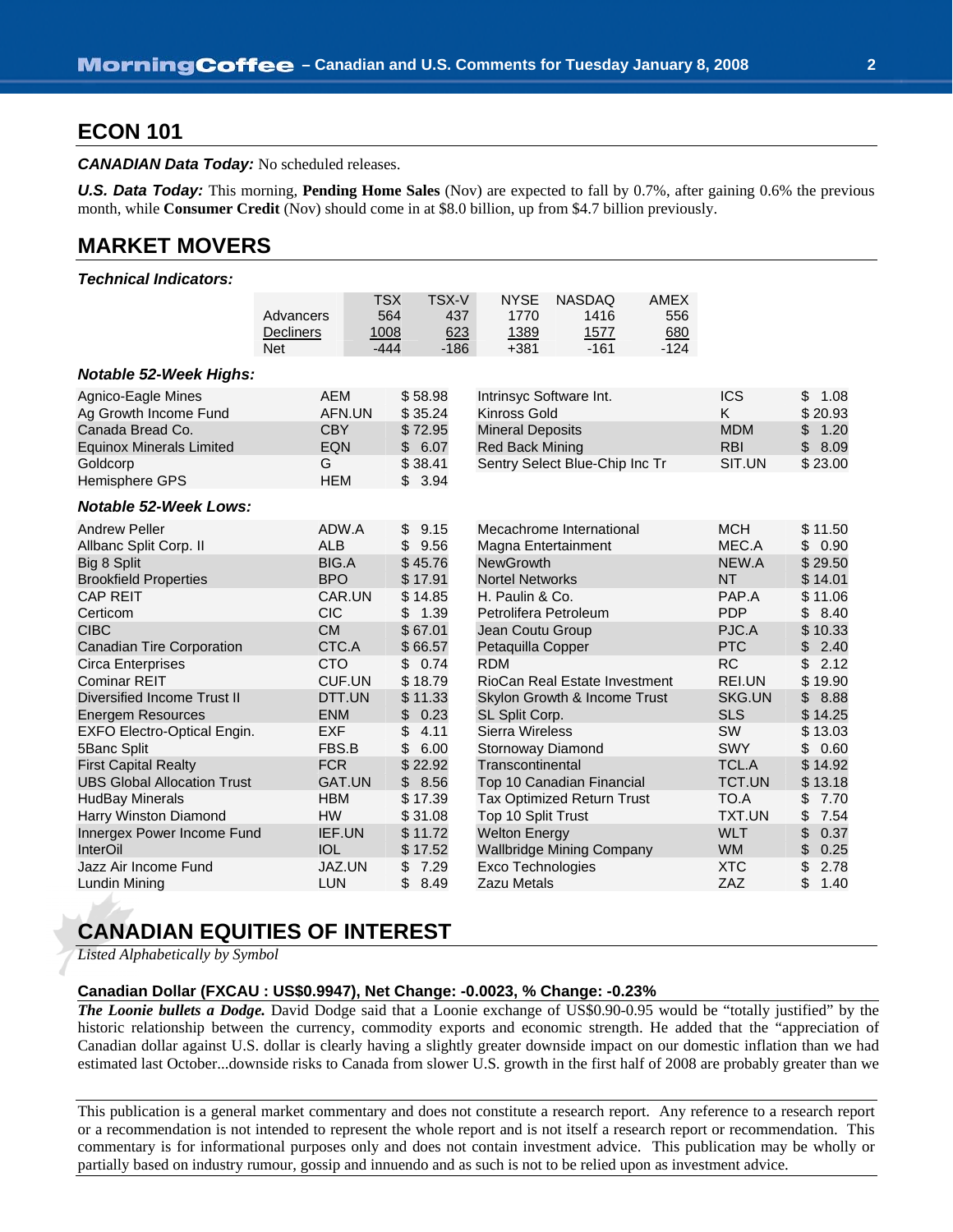had estimated." The **U.S. Dollar Index (DXY)** was up for the first time this year, rising 0.47% to 76.15. If the Fed were to drop their key rate by 50 basis points on January 29 (as a growing number of marketwatchers believe), it is difficult to see how the U.S. dollar doesn't face more selling pressure.

#### **ARISE Technologies (APV : TSX : \$2.41), Net Change: 0.12, % Change: 5.24%, Volume: 2,536,154**

*"Waterloo, knowing my fate is to be with you."* – ABBA. ARISE announced that its mini silicon feedstock pilot plant – located at its Waterloo, Ontario headquarters – is now operational and that polysilicon has been successfully produced. This milestone meets the timeline established by management during 2007. ARISE expects to start using internally produced silicon in 2008, and subsequently grow its production capacity beyond its internal needs by 2012. Once the mini pilot plant has met internal objectives (economics, quality, and scalability), ARISE plans to build a larger pilot plant in 2008, with a target of producing roughly 50 metric tonnes of solar-grade silicon in 2009 (just over 5MW). Canaccord Adams Analyst Sara Elford says if ultimately successful, the company's silicon program has significant strategic value that is not reflected in its current stock price. As Disco Stu can tell you, Waterloo was ABBA's first U.K. #1 single.

#### **Artis REIT (AX.UN : TSX : \$14.90), Net Change: -0.09, % Change: -0.60%, Volume: 76,255**

*Read Barrons?* Artis received a positive mention in a Barron's article entitled, "Finding The Bargains In Global Real Estate". The paper interviewed Scott W. Blasdell, a Portfolio Manager with J.P. Morgan Investment Management. When asked about Artis, Blasdell had this to say: "Artis is a property developer that owns commercial real estate in Canada. The company's focus is on retail and industrial commercial properties in booming western Canada, where we are seeing very strong growth in just about every property type. And this is a company offering just over a 7% dividend yield, and management is pretty good." Artis was mentioned along side of some of Blasdell's other U.S. and International real estate holdings: **Simon Property Group (SPG)**, **ProLogis (PLD)**, **Public Storage (PSA)**, **Boston Properties (BXP)**, **Kimco Realty (KIM)**, Japan's Mitsubishi Estate, Mitsui Fudosan, Hong Kong's Sun Hung Kai Properties, France's Unibail-Rodamco and Australia Stockland. Canaccord Adams pegs Artis' pre-tax NAV at roughly \$17.75 per unit (using a 6.75% portfolio capitalization rate).

#### **Birchcliff Energy (BIR : TSX : \$7.50), Net Change: -0.10, % Change: -1.32%, Volume: 1,960,895**

*BUY THE BOOK: "Get Smarter – Life And Business Lessons" by Seymour Schulich.* Noted businessman and philanthropist Seymour Schulich has increased his interest in Birchcliff by purchasing an additional 1.8 million shares of the company through the public market. As a result of this purchase, Schulich currently owns or exercises control and direction over 18.8 million common shares of the company. Schulich's current shareholdings represent approximately 19.9% of the current issued and outstanding common shares. Birchcliff previously provided guidance of a 2007 exit production range of 10,300 to 10,500 boe/d, which compares with October rates of 9,000 boe/d. Q4 drilling included two horizontal Montney/Doig wells at Pouce Coupe; the rates of the first well were within the company's expectations for 4-5 mmcf/d (raw gas). These wells could be the start of a potentially large, repeatable drilling program with high impact to reserves and production.

#### **Bioscrypt (BYT : TSX : \$0.52), Net Change: 0.16, % Change: 44.44%, Volume: 2,705,895**

*Urban Myth #5765543: Gummy Bears can fool fingerprint scanners.* **L-1 Identity Solutions (ID)** is buying Bioscrypt in stock-for-stock transaction. Under the terms of the agreement, L-1 will purchase Bioscrypt for C\$0.55 per share, representing a total purchase price of approximately C\$44.0 million. Subject to certain conditions, the number of L-1 shares to be issued in payment of the purchase price for the Bioscrypt shares will be based on the average closing price of L-1 shares on the NYSE for the 20 trading days ending five trading days prior to the closing date of the acquisition. The price at which such shares are issued shall not be greater than 105% or less than 95% of US\$17.72 (the average closing price of L-1 shares on the NYSE for the five trading days ending the day prior to announcement of the transaction). Under the definitive agreement, the maximum number of shares that can be issued is 2.6 million shares. The acquisition will be submitted to Bioscrypt security holders for approval at a special meeting expected to be held in February 2008. Directors of Bioscrypt have unanimously recommended that security holders vote in favour of the acquisition. Directors, officers and other shareholders of Bioscrypt, representing approximately 25% of the outstanding shares of Bioscrypt are voting in favour of the transaction. Bioscrypt makes fingerprint verification and identification systems.

#### **CIBC (CM : TSX : \$69.02), Net Change: 1.02, % Change: 1.50%, Volume: 2,185,159 TSX Group (X : TSX : \$52.02), Net Change: 0.17, % Change: 0.33%, Volume: 461,049**

*"Heads will roll and rock tonight. For those about to rock, we salute you."* – AC/DC. CIBC announced that some very senior heads were rolling. The company revealed that two senior officers were leaving the firm: CEO of CIBC World Markets and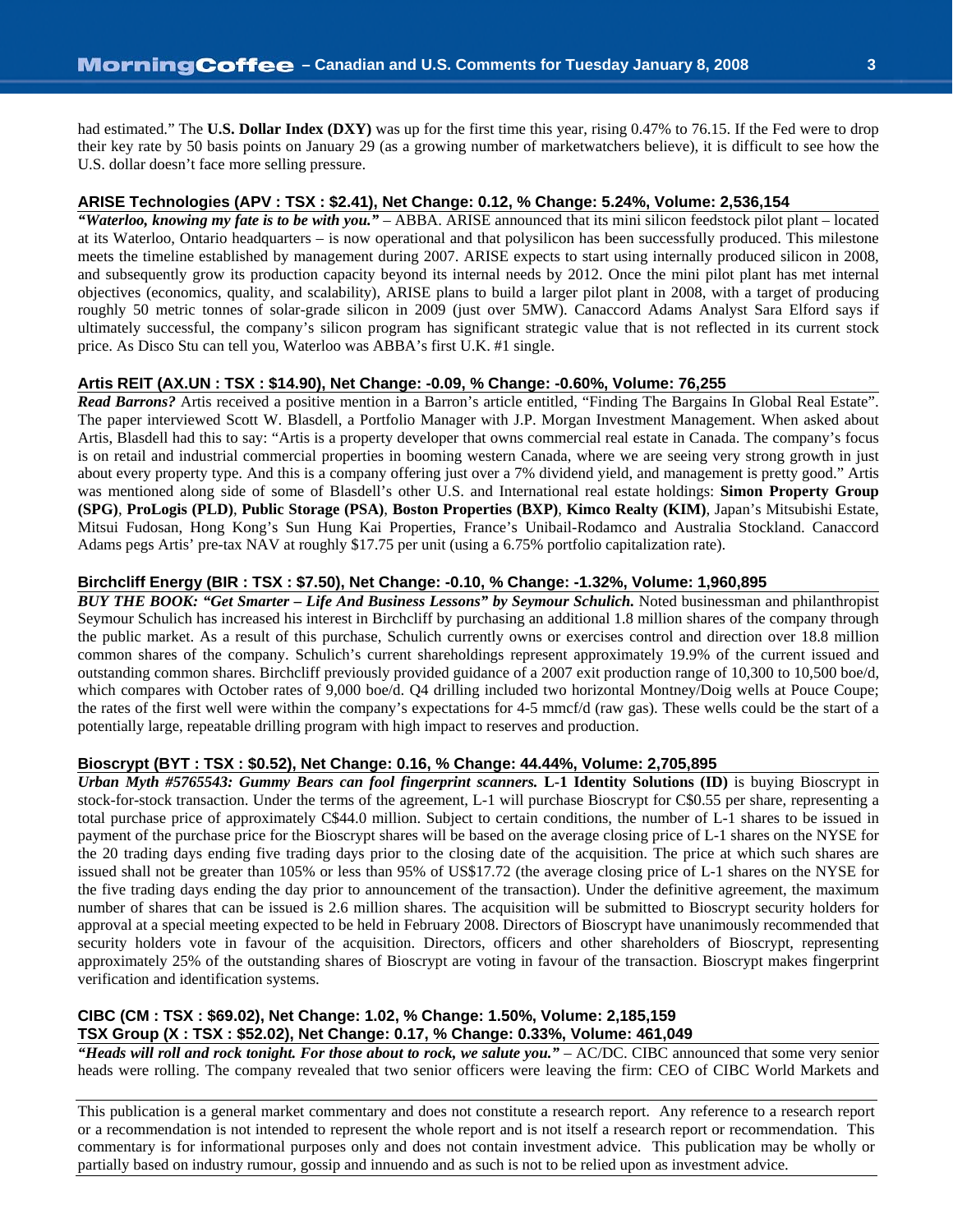CIBC's Chief Risk Officer. Tom Woods, the company's CFO, is being moved to the role of Chief Risk Officer, while David Wililamson, formerly President and CEO of Atlas Cold Storage and CFO of Clarica Life Insurance, is being appointed CFO, and Richard Nesbitt, CEO of the TSX Group from 2004 to 2007, will be joining CIBC as CEO of CIBC World Markets (effective February 29, 2008). Given the recent challenges and substantial mortgage-related write-downs this is hardly a surprising shake-up. It was reported that David Williamson (the new CFO) was possibly being brought on given his substantial experience in buying and selling corporate assets, implying that significant divestitures (or acquisitions) could be anticipated, including media speculation that even CIBC World Markets could end up on the auction block.

#### **Intrinsyc Software (ICS : TSX : \$1.05), Net Change: 0.05, % Change: 5.00%, Volume: 1,057,840**

*Is that a geoduck in your pocket, or are you just happy to sashimi?* Intrinsyc announced that its has signed a deal with Micro-Star (MSI) for its Soleus-based software to be used on an MSI built consumer handset that features personal navigation and Mobile Digital TV capabilities. The 5608 wireless handset is MSI's first product for the mobile phone market, as well as the first in a series of Soleus-based mobile phones and wireless handheld devices planned by this global manufacturer of computer hardware and consumer electronics products. The 5608 also represents the first commercially available consumer product based on Intrinsyc's Soleus software platform to be launched in 2008. Intrinsyc signed a Software License Agreement (SLA) with MSI in June 2007. MSI is one of the leading manufacturers of computer hardware products, and is among the world's top five PC motherboard manufacturers. While Intrinsyc's stock has shown a strong performance, having more than doubled since mid September, there could be some resistance to further price gains, despite expectations of further contract announcements. With roughly 29 million options and warrants outstanding (or about 24% dilution), with the majority exercisable near or below the current price, there could be resistance as the market chews through this potential overhang.

#### **Potash Corp. of Sask. (POT : TSX : \$140.14), Net Change: -2.51, % Change: -1.76%, Volume: 1,181,775**

*Fertilizer is like Windex, you can put it on anything.* Credit Suisse became the second broker in the past seven days to raise estimates and price targets on select fertilizer stocks like Potash Corp. Credit Suisse says potash prices show no signs of slowing down, regardless of how the widely anticipated China negotiations play out. Potash Corp. announced a \$55/tonne increase for January and February shipments and an \$88/tonne increase to be implemented in March. Meanwhile, price increases in the international markets have reflected much of the same bullish sentiment. With inventories currently at low levels and near-term capacity expansions not expected to keep pace with demand, prices are likely to rise further through 2008, and beyond. Nearterm capacity expansions have a high level of visibility (although Credit Suisse has seen a few upside surprises in 2007), so it's hardly a stretch to say that the potash market will remain tight until the end of the decade. Credit Suisse believes that prices are rapidly approaching levels where new investment will increase substantially, however, which raises questions about how long excess returns can continue. The good news, of course, is that even an announcement today would likely have little market impact before 2012-13.

#### **Rogers Communications (RCI.B : TSX : \$40.95), Net Change: -2.50, % Change: -5.75%, Volume: 3,873,142**

**Buck.** Rogers announced that it has increased its annual dividend from \$0.50 to \$1.00 per Class A Voting and Class B Non-Voting share effective immediately (paying \$0.25 per quarter), which equates to a 2.4% cash yield. As well, the company announced a share repurchase program, for an aggregate potential purchase of \$300 million worth of its Class B shares. Despite this positive news, shares declined due to apparent concerns over its wireless subscriber growth. While the company announced that it added 651K net new wireless subscribers in 2007, compared with 610K added in 2006, which was more than that of **Bell (BCE)** and **Telus (T)**, growth slowed in the fourth quarter. In Q4, Rogers added 183K net subscribers, compared to 244 thousand last year (a 61% decline in net subscriber growth). The market appears to be worried with the forthcoming wireless spectrum auctions, which provides strong opportunities for new competitors to challenge Canada's incumbent wireless providers, which could put pressure on pricing, margins and subscriber growth.

#### **Rider Resources (RRZ : TSX : \$4.66), Net Change: 0.61, % Change: 15.06%, Volume: 1,587,985 NuVista Energy (NVA : TSX : \$13.30), Net Change: -1.03, % Change: -7.19%, Volume: 370,734**

*Pimp my Rider.* NuVista is buying Rider Resources in an exchange of stock. Under the terms of the agreement, Rider shareholders will receive 0.3540 of a NuVista common share for each Rider common share. Based on 11,500 boe/d in production and 33 million boe in proven plus probable reserves (2P), Rider is being sold for \$48,700 per boe/d and \$18.35 per 2P boe. Directors of NuVista and Rider have both unanimously approved the transaction. The deal is subject to stock exchange, court and regulatory approval, and the approval of at least 66 2/3% of Rider shareholders who vote at a meeting to be called to vote on the transaction and approval of a majority of the NuVista shareholders who vote at a meeting to be called to vote on the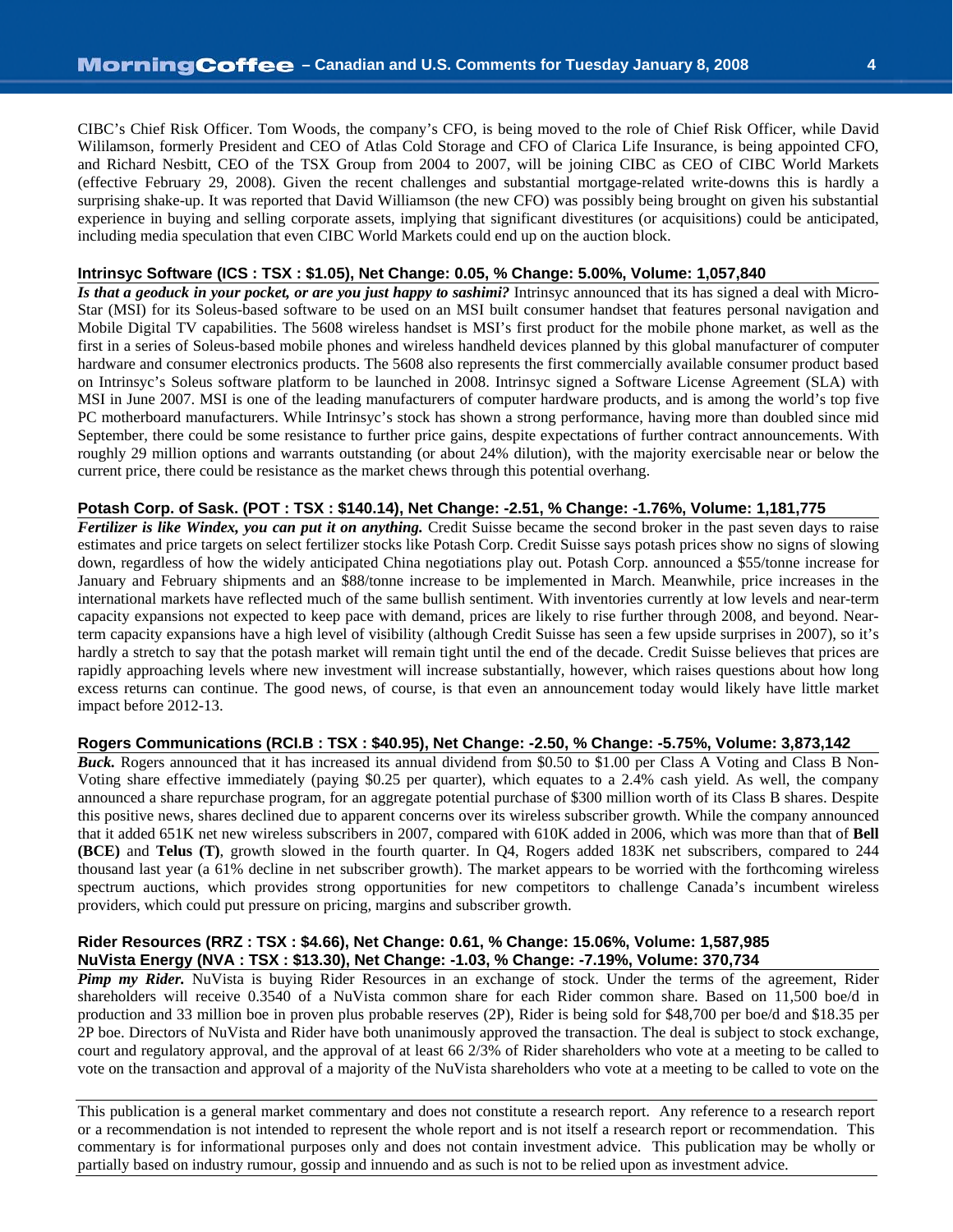transaction. It is expected that the NuVista and Rider shareholder meetings to vote on the deal will occur in mid-March 2008. In connection with the transaction, the Ontario Teachers' Pension Plan (OTPP) has agreed to subscribe for 6.0 million units of NuVista at a price of \$14.00 per Unit for proceeds of \$84.0 million to be issued on a private placement basis. Closing of the private placement will occur concurrently with the closing of the transaction, which is anticipated to occur in mid-March 2008. The proceeds of the private placement will initially be used to reduce debt. At closing, on a fully diluted basis, OTPP will own approximately 17% percent of NuVista's common shares outstanding. We note shares of Rider were up over 15% last week on what was perhaps takeover speculation.

#### **TD Bank (TD : TSX : \$65.66), Net Change: -1.46, % Change: -2.18%, Volume: 4,986,700**

*"I'm having so much fun with the poisonous people spreading rumours and lies and stories they made up."* – David Bowie. Shares of the TD Bank declined Monday on speculation and rumours that this lender has substantial undeclared exposure to bad sub-prime debt. The bank continues to deny these rumours. But despite these declarations, the rumour on Monday postulated that the bank could have as much as \$12 billion of exposure through derivatives. The speculation was that the bank got the exposure through **Commerce Bancorp (CBH)**, a U.S. lender that TD is acquiring. Officials of both banks have denied any subprime exposure. On Monday it was reported that Commerce Bancorp's director of investor relations stated that the New Jerseybased bank has no exposure to sub-prime mortgages. At its lowest on Monday, shares of TD dropped by as much as \$2.12, or 3.2%, while ending the day down 2.4%. Despite not having declared any sub-prime losses, the company's stock is off by over 12% since its recent high in December 2007.

#### **Tyler Resources (TYS : TSX-V : \$1.56), Net Change: 0.56, % Change: 56.00%, Volume: 41,771,481**

*From China with love (cash)*. Pop goes that stock price after Tyler Resources, developer of Mexico's largest untapped copperzinc deposit, announced on Monday that it had agreed to be acquired by Jinchuan Group, China's largest nickel producer, for about \$214 million in cash, or \$1.60 per share. The Bahuerachi property, Mexico's largest undeveloped copper-zinc resource, is Tyler's primary asset. According to Tyler's press release, the offer represents a 116% premium to Tyler's closing price on October 18, 2007, the last trading day prior to the announcement of the unsolicited offer by **Mercator Minerals (ML)**, and represents a 60% premium to Tyler's most recent closing price on January 4, 2008. In addition, the offer represents a 54% premium to Mercator's November 9, 2007 unsolicited offer based on Mercator's closing price on January 4, 2008. Alan Craven, Chairman of the Tyler Board and the Special Committee, said, "In response to Mercator's hostile bid, we began an active and thorough process to identify a range of value enhancing alternatives for the company. Over the past several weeks, we received serious interest from a number of parties. In the end, Jinchuan came forward with the best offer, one that provides Tyler shareholders with immediate, strong and certain value for their company and its assets. The offer has the unanimous support of the Tyler Board." The transaction is expected to close in mid-March.

#### **Xemplar Energy (XE : TSX-V : \$7.25), Net Change: 0.50, % Change: 7.41%, Volume: 2,149,994**

*Where there's smoke, there's Rio Tinto?* Shares of Xemplar popped after the Sunday Express reported that **Rio Tinto (RTP)** may be considering a bid for the company. Xemplar has accumulated an extensive package of uranium exploration holdings in Namibia. The Warmbad project offers the potential of a uranium district with extensive radiometric targets to be drilled. Additionally, the other Namibian uranium properties offer good exploration potential. The recent market capitalization of the company indicates that the market is anticipating a discovery of a large Rossing-type deposit. The drill results are expected by mid-January. The Sunday Express says, "Rio is understood to be watching events carefully and will decide on whether or not it will make a move for the firm after the results come in." The newspaper report goes on to say that Xemplar has found a site in Namibia that may contain more uranium that Rio's existing mine in that country. Rio Tinto has a 69% interest in the Rössing uranium mine in Namibia. The mine currently produces about 7.55% of the world's uranium.

## **U.S. EQUITIES OF INTEREST**

*Listed Alphabetically by Symbol*

#### **Dennis Gartman**

*Ever heard of mild cancer? Neither have we.* Dennis Gartman of The Gartman Letter minced no words about last Friday's poor jobs figure, which saw the U.S. unemployment rate rise to 5%. "...The news media and Wall Street would have us believe that non-farm payrolls figure released Friday was ill. The media and Wall Street are wrong. This figure was beyond ill; it was horrid;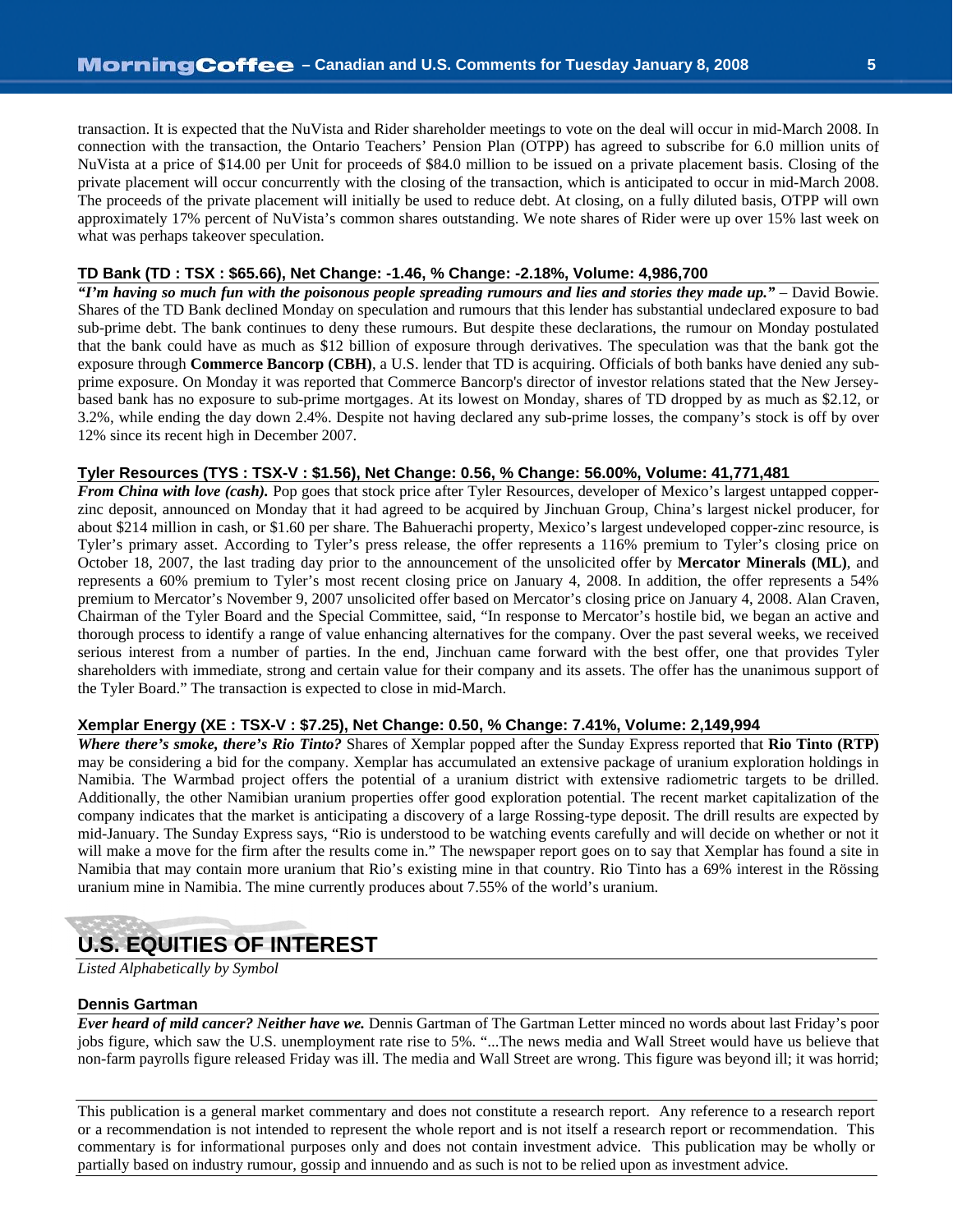it was shocking; it was dismal; it was Steve Bartman causing the Cubs to not make it to the World Series in October '03; it was Brian Sipe throwing that infamous interception to one of those hated Raiders in the AFC playoff game in 1980; it was an Edsel with flat tires; it was a fat man at the beach in a Speedo...The only...the absolutely only...bright spot was that November's jobs were revised upward by 21,000...one needs to know that absolutely all of the job growth came from government hiring, while private industry lost 13,000 jobs. For all of '07, payroll growth averaged 111,000 a month. This is down from 189,000 a month in '06, and the trend in recent months is down. Back in '06, the trend was up. It's not now, nor shall it be in the foreseeable future." What worries us is that most of the private-sector weakness was in construction-related jobs, a sector that is poised to get worse before it improves.

#### **Avocent (AVCT : NASDAQ : US\$15.71), Net Change: -4.50, % Change: -22.27%, Volume: 3,602,693**

*That's two for unsportsmanlike conduct.* Taking a page from Sean Avery's or Jarkko Ruutu's book, shares of network integration company Avocent were taking a dive yesterday after the company guided its fourth quarter revenue estimates below Wall Street's expectations, citing weak North American sales. Avocent said sales in Europe and Asia did not make up for lower sales in the North American management systems unit, which was potentially hurt by client delays. The company now expects fourth-quarter revenue between \$155-157 million, far below the Street's forecast of \$173.7 million, and also below last year's \$164.9 million. Avocent said it still expects revenue growth of 10-11% in 2008, barring any "significant macroeconomic weakening." The company plans to release its fourth-quarter results on January 24.

#### **Crocs (CROX : NASDAQ : US\$28.14), Net Change: -4.61, % Change: -14.08%, Volume: 17,093,100**

*Holes not just in the shoes?* The E.U. has taken a bite out of the Swiss cheese-style shoe maker's shares over the past couple trading sessions. On Friday, a report came out discussing the decision by the European Union's Office for Harmonization in the International Market that ruled in December that Crocs' Registered Community Design, the E.U equivalent of a patent, is invalid. The ruling said that Croc's Beach model shoes "lack individual character" compared with similar brands. According to Forbes.com, Holey Soles Holdings, located in the Vancouver, Canada, filed the complaint against Crocs in the E.U., claiming that Crocs should not be allowed to forbid other shoe manufacturers from producing similar designs. Crocs plans to appeal the ruling. This is not the first dispute between Holey and Crocs. Between 2001 and 2005, the two shoemakers were essentially selling the same shoes. In early 2005, Crocs, formerly known as Western Brands, reorganized to become Crocs and became aggressively ambitious in its growth strategy and in its attempts to push competitors out of the game. Crocs filed a lawsuit in 2005 against Holey in the Federal Court of Canada, and Holey fired back by filing for a declaratory judgment from a New York court, stating that Holey's designs do not infringe on Crocs' intellectual property. The issue is currently pending. Also mentioned by Forbes.com, Crocs' ongoing dispute may ultimately come down to a strap across the front of its Beach model design. Denver-based patent attorney Kurt Leyendecker told the Boulder, Co.-based Daily Camera that the question comes down to "whether the strap is ornamental or whether its design is dictated by function: if the latter is true, the U.S. design patent may be invalid."

#### **General Electric (GE : NYSE : US\$36.18), Net Change: 0.14, % Change: 0.39%, Volume: 47,503,839 New York Times (NYT : NYSE : US\$16.78), Net Change: -0.21, % Change: -1.24%, Volume: 3,887,108**

*Can The New York Times orchestrate an Obama-like turnaround?* GE's CNBC and the New York Times plan to share material on their web sites. The Times will carry CNBC video while CNBC will use articles from the Times. This union is designed to fight off **News Corp.'s (NWS)** new venture, the Fox Business Network, and The Wall Street Journal, which have their own alliance. We haven't seen the Fox Business Network but if it is mixes up objective financial journalism with relentless cheerleading and pro-Republican rhetoric (think Larry Kudlow or a WSJ editorial), it might have its work cut out for itself. Wall Street tends to lean Democrat, not Republican. GE's arrangement with The Times is a non-cash transaction. CNN, which is owned by **Time Warner (TWX)**, lost many viewers to Fox News. The New York Times has see its stock fall precipitously from its peak over \$50 in 2002. They are losing much advertising revenue to **Google (GOOG)** and other Internet providers. They need all the help and support they can get though, arguably, only a buyout will help. And that has got to be on the minds of the key shareholders.

#### **ICICI Bank (IBN : NYSE : US\$67.71), Net Change: 6.05, % Change: 9.81%, Volume: 4,018,125**

*The chutney is sold separately.* India's second-largest bank added more market cap on rumours that the bank is planning to list its investment banking and brokerage unit. A spokesman from the bank said ICICI was exploring various strategic options and would make appropriate disclosures on any decision being made. A spin-off of subsidiaries makes sense, as the separate businesses would have much higher valuations than the entity as a whole. The stock trades about 35 times forward earnings. In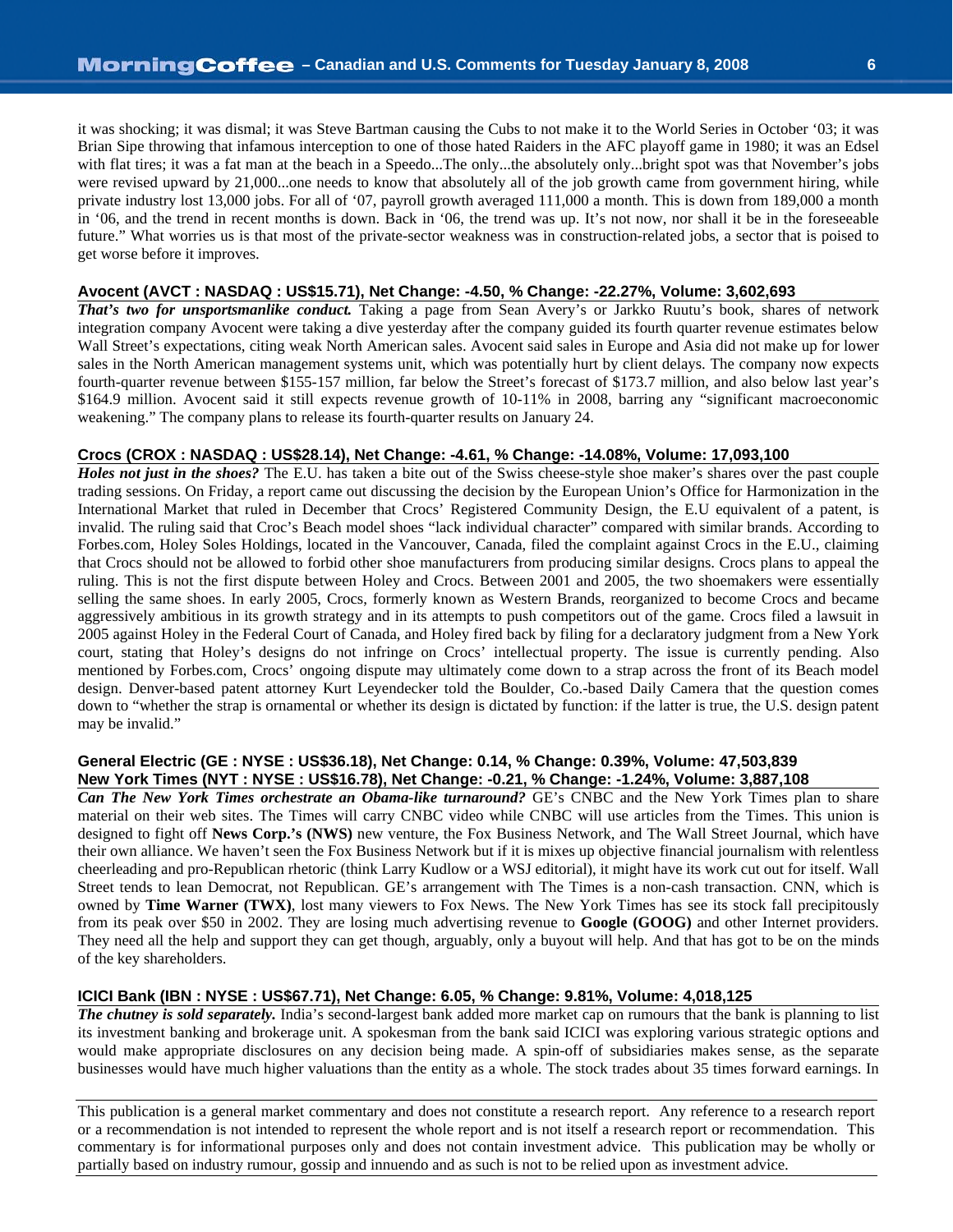comparison, financial services firm India Infoline trades at 81.3 times 2008/09 despite being a much less known name. Management is also under pressure to unlock value, as shares rose 38.4% last year versus 90.3% for its main competitor State Bank of India.

#### **Jefferies Group (JEF : NYSE : US\$18.67), Net Change: -1.12, % Change: -5.66%, Volume: 6,502,704**

*Weak performance? You bet your asset.* Boutique brokerage firm Jefferies announced disappointing preliminary Q4 results, which were hit by losses in two trading accounts and weak performance in its high-yield and asset management businesses. The company anticipated revenues of \$345-365 million, well short of the \$390.88 million consensus. Worse, a loss of approximately \$0.17 per share, or \$24 million, was expected in the quarter while analysts had forecast a profit of \$0.33 per share. In response to the weak results, management ordered the shutdown of the two trading accounts and overhauling several business units. In addition, the company reduced the compensation package for its employees, including both their CEO and Chairman, who have foregone their annual bonuses. Despite the difficult quarter, management insists Jefferies has plenty of capital and they "are not seeking any third-party capital infusion."

#### **Starbucks (SBUX : NASDAQ : US\$18.38), Net Change: 0.27, % Change: 1.49%, Volume: 18,828,290 McDonald's (MCD : NYSE : US\$58.03), Net Change: 0.98, % Change: 1.72%, Volume: 10,763,465**

*The 'Bucks starts here.* After markets closed, Starbucks announced that Chairman Howard Schultz will take over as CEO. The company also announced plans to slow number of new stores built in the U.S. and close struggling locations, improve the customer experience inside stores here, streamline management and accelerate the chain's expansion overseas. Friedman Billings is bullish on Starbucks, noting that although the company continues to face internal and external pressures that are impacting its current valuation relative to its peers, a sum-of-parts analysis indicates that the company is severely undervalued. The firm continues to believe that the dramatic downturn in Starbucks' fundamental performance and valuation further increase the chances of it becoming the target of shareholder activists and more immediately, value investors. The folks at Barron's agree, noting profits still are growing at a 15% clip. While there could be rising pressure on management to scale back Starbucks' rapid domestic expansion in the face of cannibalization and falling returns, if Starbucks shifts gears as McDonald's did a few years ago, the stock could benefit. Speaking of Rotten Ronnie, the Wall Street Journal reported yesterday that starting this year, McDonald's nearly 14,000 U.S. locations will install coffee bars with "baristas" serving cappuccinos, lattes, mochas and the Frappe, similar to Starbucks' ice-blended Frappuccino. McDonald's executives say they aren't launching espresso drinks to go after Starbucks, but instead to cater to consumers' growing interest in specialty drinks. Indeed, analysts say McDonald's may pose more of a threat to Dunkin' Donuts, which has a more similar customer base.

#### **ShoreTel (SHOR : NASDAQ : US\$6.02), Net Change: -7.06, % Change: -53.98%, Volume: 6,145,715**

*Like a beached whale but without the sympathy.* ShoreTel shareholders were grasping for air Monday after the company cut its fiscal second quarter revenue target, as sales to new customers declined. The company, which provides phone systems carried over the Internet, now expects to report revenue of \$29.7-30.7 million in the period ended December 31, lower than an earlier projection for \$32-35 million. The Street was expecting fiscal second quarter revenue of \$34 million. ShoreTel, whixh plans to announce quarterly results January 29, went public last July at \$9.50 per share.

#### **Sallie Mae (SLM : NYSE : US\$17.83), Net Change: 1.16, % Change: 6.96%, Volume: 37,956,332**

*"Let's get the \*&\$#! out of here."* – CEO Albert Lord during a conference call last month. College-loan provider Sallie Mae named turnaround specialist Anthony Terracciano as Chairman and hired a new CFO to find over \$30 billion in new borrowing, after a hedge fund walked away from buying Sallie Mae. The 69-year-old Terracciano is said to have "an elder statesman quality," as one analyst put it, and should help bolster confidence that the company isn't just free-falling without a suitor. Recall, outgoing CEO and then-Chairman Albert Lord was very arrogant during the company's conference call in December and even ended the call with a hasty expletive. Critics said Lord clearly doesn't want to be doing what he is doing so why stick around? By stepping down as Chairman, this is a step in the right direction for all involved.

#### **Sony (SNE : NYSE : US\$54.10), Net Change: 1.68, % Change: 3.20%, Volume: 2,059,372**

*"Oh, no – Beta!"* – Snake, upon stealing a VCR (Simpsons). In case you missed it, Sony's Blu-ray technology for high-def DVDs has given the Japanese electronics giant an opportunity it hasn't had in 25 years: the chance to win a high-stakes format war and reap the benefits across its sprawling empire. BUT, as the Wall Street Journal noted, victory comes at a high cost and may be fleeting. Last Friday, Sony scored a key win by luring **Time Warner's (TWX)** Warner Bros. to its Blu-ray technology, putting itself in a position to triumph over Toshiba' HD DVD after a years-long fight to become the standard for the next